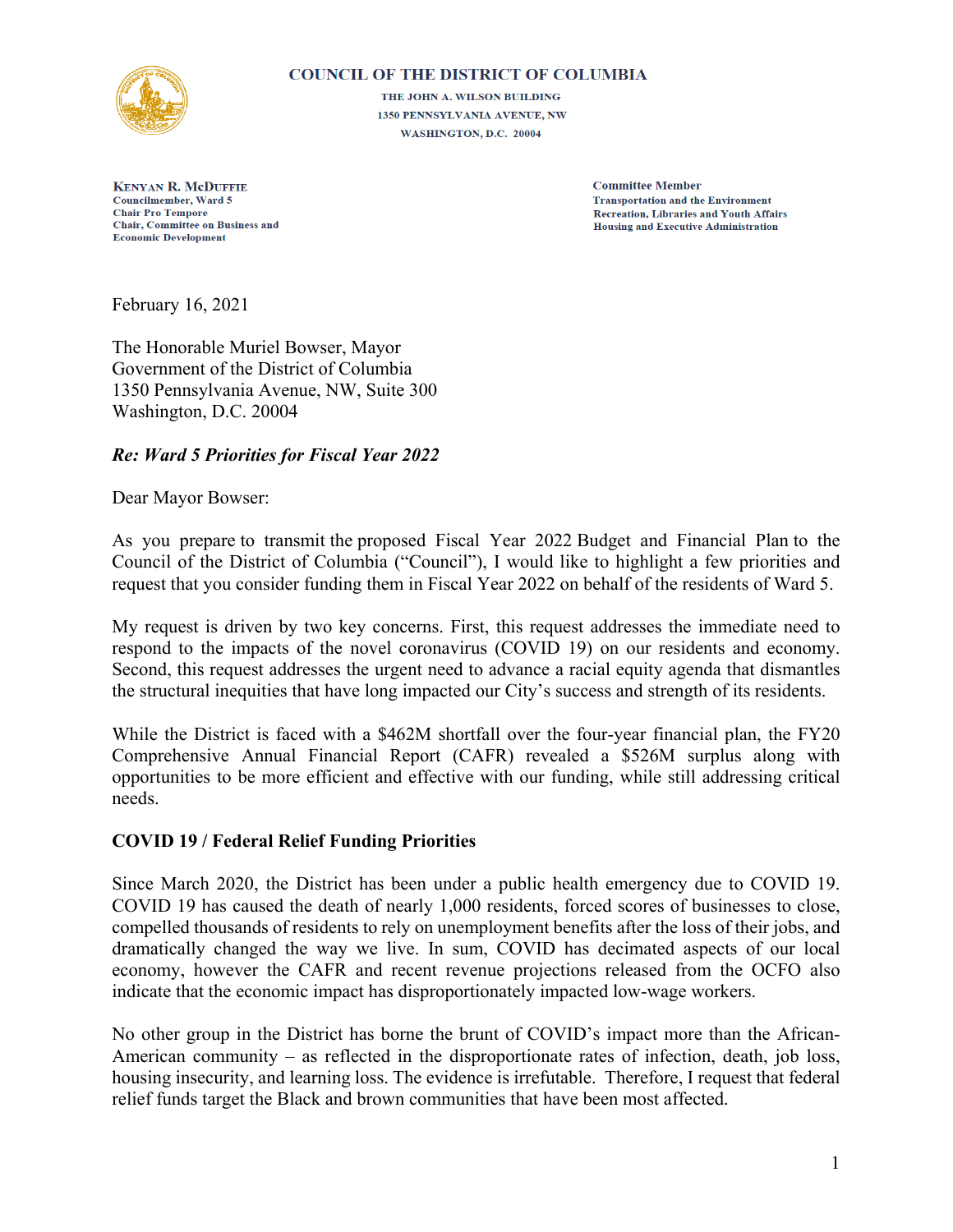Congress stands ready to make continued investments in recovery and make the District whole for previous underfunding. Accordingly, I ask that you prioritize the following initiatives when investing federal COVID relief funds, and supplement them, where appropriate, with local dollars:

- 1. Accessible priority vaccination of groups most impacted by the pandemic
- 2. Education and outreach campaigns that address vaccination hesitancy
- 3. Rent arrears assistance for tenants and small landlords
- 4. Utility arrears assistance to include phone and Internet service
- 5. Enhanced virtual and in-person mental health support for adults and school-aged youth
- 6. Workforce development (re)training for hospitality and retail employees
- 7. Targeted educational investments to address impacts of learning loss and the safe and equitable reopening of schools
- 8. Financial support for the impacted industries and their workers through business support grants and enhanced unemployment compensation
- 9. Replenish and shore up the Unemployment Insurance Fund to pre-COVID levels
- 10. Increase investment in hospitality sectors to promote the District as a destination, encourage safe tourism, and support and protect industry workers
- 11. Traffic ticket and other fine forgiveness, particularly fine doubling

### **Racial Equity and Community Investment**

The balance of my request focuses on strategies to advance a racial equity agenda. The growth of the District has been shaped by the structural inequities that plague our city and nation. The prosperity that has defined much of the District's economy over the past 10 years has not improved the lives of Black residents. Decades of structural and institutional racism in D.C., have created pervasive and widespread racial inequities across all indicators for success, including in health, education, employment, housing, transportation, business, and policing and the criminal justice system. The budget must create opportunities for wealth creation, address the ongoing displacement of longtime residents and businesses, and create opportunities for D.C. residents to sustain strong and safe communities.

We must move forward with new ideas that disrupt the institutions and practices that have reinforced inequity in our City. The following is a list, by category, of Ward 5 budget priorities and recommended funding with full details following.

| • Racial Wealth Gap                        | \$120.00M   |
|--------------------------------------------|-------------|
| • Affordable Housing and Anti-Displacement | \$156.00M   |
| • Legacy and Small Business Development    | \$40.00M    |
| • Transportation and Infrastructure        | \$11.60M    |
| • Public Safety and Community Investments  | \$9.50M     |
| • Library and Recreation                   | \$42.42M    |
| • Environmental Justice                    | 2.60M<br>S. |
| • Arts and Culture                         | 3.20M<br>S  |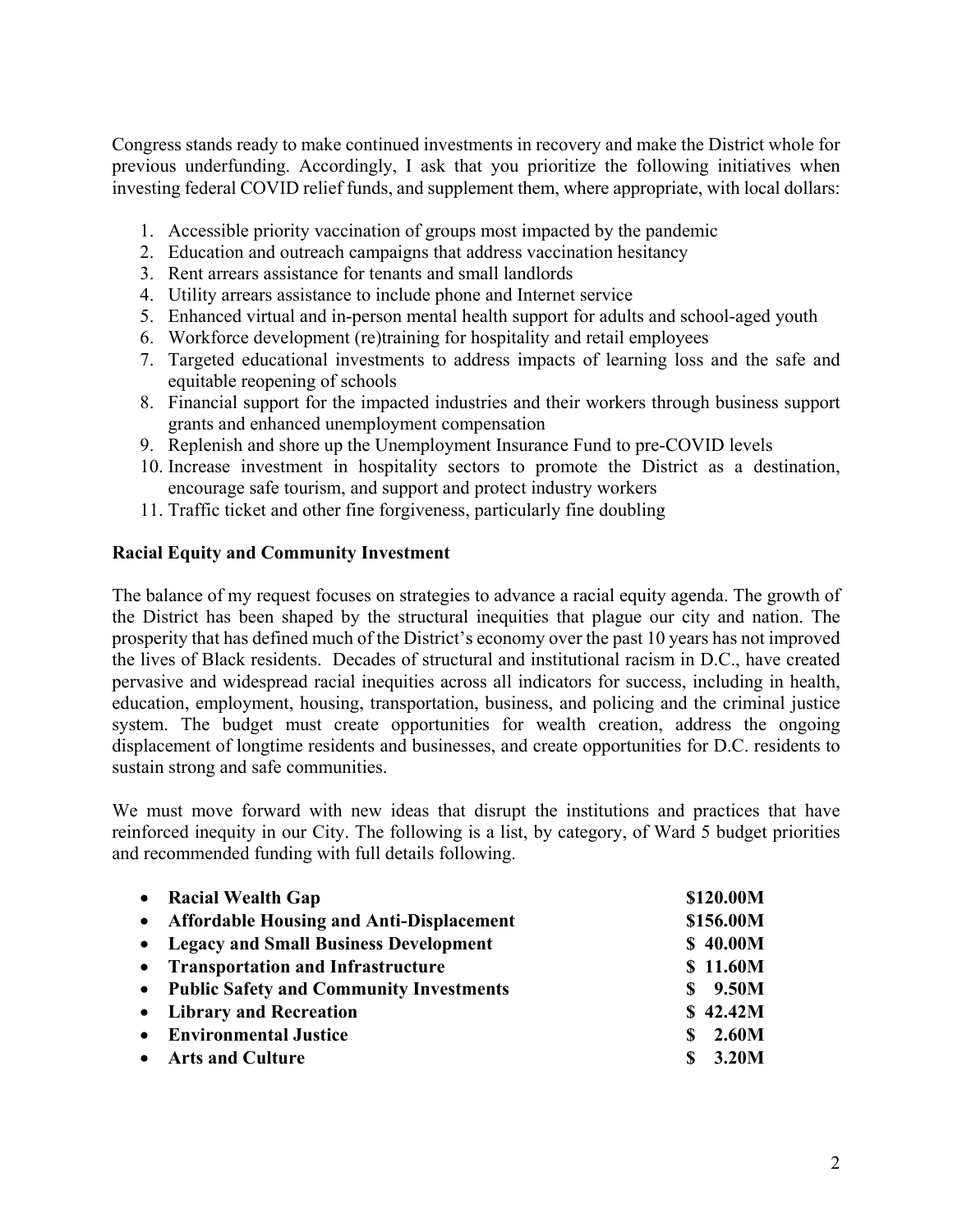## *I. Racial Wealth Gap (\$120M)*

The deep and persistent racial wealth gap will not close without bold, structural reform. The divide was created and maintained by public policies that have evolved over time including slavery, sharecropping, Jim Crow, red lining, mass incarceration, and predatory subprime lending. The racial wealth gap is greater today than it was nearly four decades ago and is widening.

Now, more than ever, the District must make key investments to eliminate the wealth gap between residents of color and their peers.

Accordingly, I ask that you:

- 1. Invest \$100M to study, develop and pilot a guaranteed income program for District households whose incomes fall below 100% of the Federal Poverty Level. The Council of the District of Columbia studied various alternatives for universal basic income and minimum income in 2018 and UBI/guaranteed income pilots have had promising results around the country. Beginning the implementation of a rational and sustainable model to provide for a minimum income is a critical step towards ending the racial wealth gap in the District, and one that is being embraced across the [nation](https://www.mayorsforagi.org/)<sup>[1](#page-2-0)</sup>.
- 2. Invest \$20M to develop and implement a District-based Baby Bond initiative. There are approximately 9,500 children born annually in the District, and we know that roughly 20% of all children in D.C. live below the poverty line. A Baby Bonds program is a tangible investment in the future economic stability for our children. Every child born to households earning below 500% of the federal poverty would receive at least \$1,000 at birth and up to \$2,000 annually based on family income. Lower-income families will receive larger endowments. Funds would become available once the child turns 18 and may be used for education, business ownership, homeownership, or retirement. Similar [proposals](https://www.congress.gov/115/bills/s3766/BILLS-115s3766is.pdf) $\epsilon$  note that the estimated account balance for a child from a very low-income family would be approximately \$50,000 by the time they reach age 18.

 $\overline{a}$ 

<span id="page-2-0"></span><sup>1</sup> https://www.mayorsforagi.org

<span id="page-2-1"></span><sup>2</sup> <https://www.congress.gov/115/bills/s3766/BILLS-115s3766is.pdf>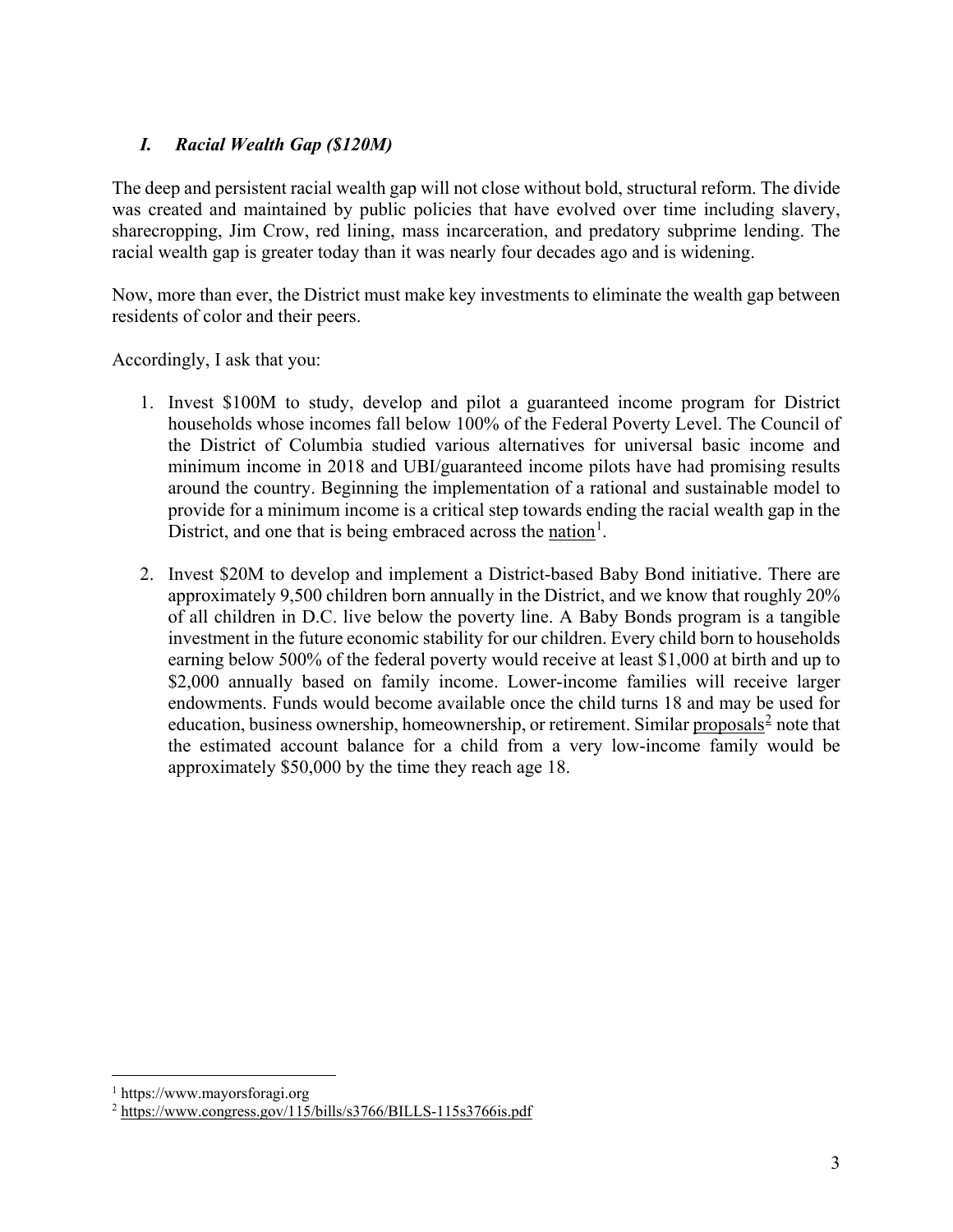## *II. Affordable Housing and Anti-Displacement (\$156M)*

Investing in affordable housing remains central to building a more inclusive city. These investments must also ensure that Washingtonians are not displaced and are, instead, given opportunities to remain in the city. Additionally, we must protect seniors and long-term residents from displacement, recognizing their investments and contributions to the growth and stability of the District.

Accordingly, I ask that you:

- 1. Invest \$140M in the acquisition and conversion of the Washington Marriott Wardman Park Hotel into a workforce, affordable, and permanent supportive housing site to support the [goal](https://open.dc.gov/36000by2025/) of providing 12,000 affordable units in an equitable manner across the city by 2025.
- 2. Invest \$5M to establish a new down payment assistance program that can be used in combination with the Home Purchase Assistance Program – that targets persons who graduated from a D.C. public high school or a vocational program such as the D.C. Infrastructure Academy. This will help to address the lack of ownership opportunities and continued displacement of long term District residents. It is critical that as residents gain skills, employment, and rise along the income ladder they continue to have attainable options to remain in the District.
- 3. Invest \$6M to eliminate property taxes for seniors age 70 and older who reside in a home they have owned for at least 20 years and whose adjusted gross income is less than \$60,000 annually and less than \$12,500 in household interest and dividend income. This [measure](https://lims.dccouncil.us/downloads/LIMS/29474/Signed_Act/B20-0318-SignedAct.pdf) passed in 2014<sup>[3](#page-3-0)</sup> but remains unfunded.
- 4. Invest \$5M in additional funding to DHCD's Safe and Healthy Homes Programs as follows:
	- a. \$2M to expand the Single-Family Residential Rehab Program to make basement waterproofing, mold remediation, and sump pump installation and/or repair eligible activities under this Program
	- b. \$3M to expand the Safe at Home Program to include additional home repairs, address code violations, and update HVAC and other systems along with other repairs to ensure that District seniors are able to age in place

<span id="page-3-0"></span> $\overline{a}$ <sup>3</sup> Law L20-0105, Effective from May 28, 2014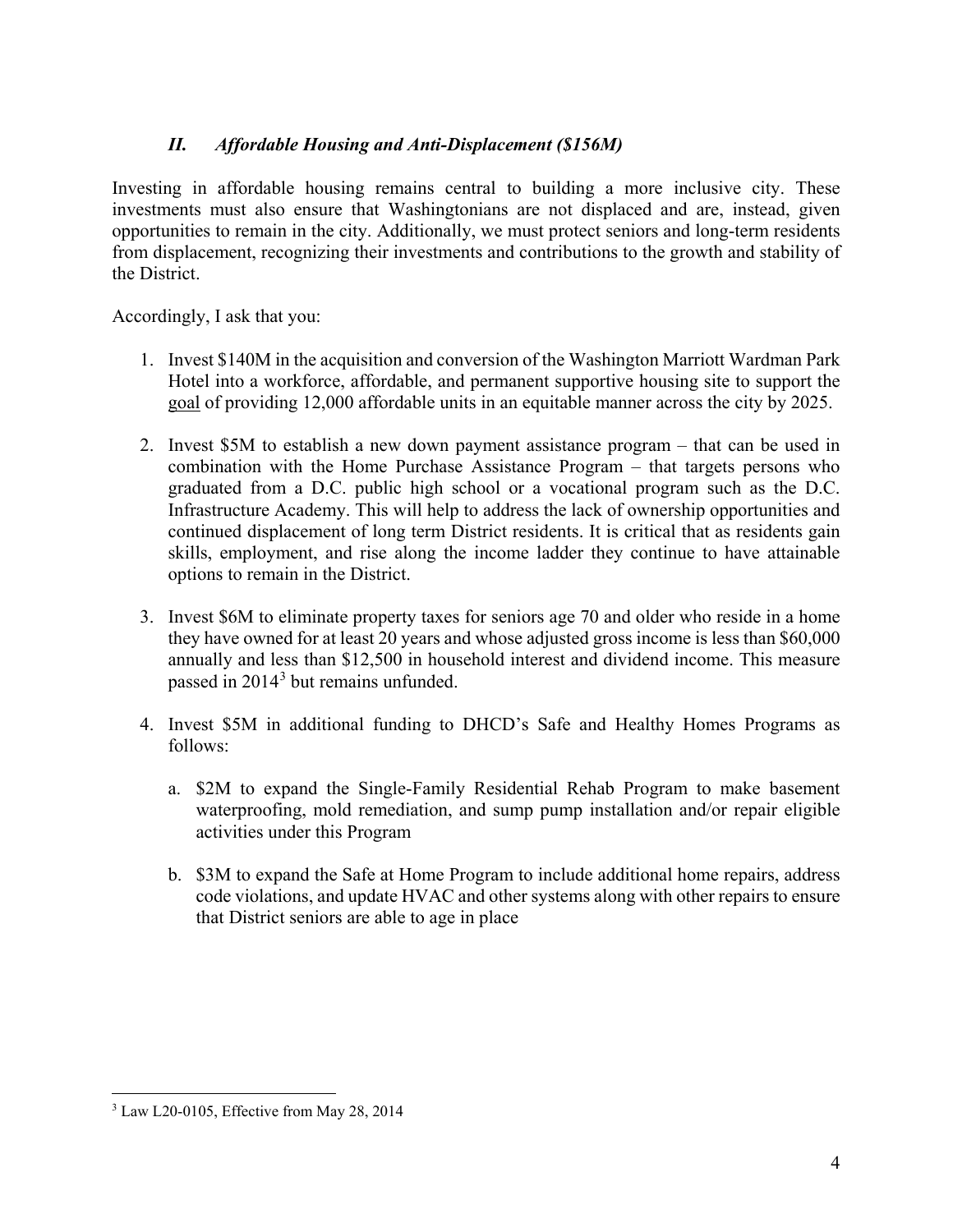## *III. Legacy and Small Business Development (\$40M)*

Prior to COVID, tens of thousands of District residents were forced to leave the city due to gentrification and its attendant impact. Several local businesses including Cheers at the Big Chair, Bazaar Spices, among others closed as a result. Now, due to COVID, countless other small businesses are struggling to stay afloat.

Because the soul and success of our communities rely, in part, to thriving small businesses, I ask that you:

- 1. Invest \$20M in legacy businesses– long-term local businesses many of which are owned and operated by persons of color whereby:
	- a. \$2M would establish and fund a technical assistance, mentorship and incubator program for legacy businesses;
	- b. \$3M would help legacy businesses respond to the impacts of a changing retail environment and pivot to enhance both traditional brick and mortar services and online services; and
	- c. \$15M would assist legacy businesses purchase their physical establishments and to cover increases occupancy expenses.
- 2. Invest \$5M for the Equitable Impact Assistance Fund that I funded through last year's Budget Support Act to support resident-owned, economically disadvantaged, and/or women-owned business enterprises as authorized under the law.
- 3. Invest \$10M in a new community development financial institution (CDFI) or minority depository institution (MDI) fund that will provide critical financing to District-based CDFIs and MDIs that provide small business lending to District-based enterprises. This new fund should support the institutions' loan capital, equity, loan loss pool, and guarantee pool. CDFI/MDI's are the most likely institutions to serve women and entrepreneurs of color; it is crucial that the District support access to capital for these new and growing businesses.
- 4. Invest \$5M to support a Streetscape Business Development Fund for small businesses to mitigate the myriad challenges posed by District sponsored long-term capital infrastructure projects.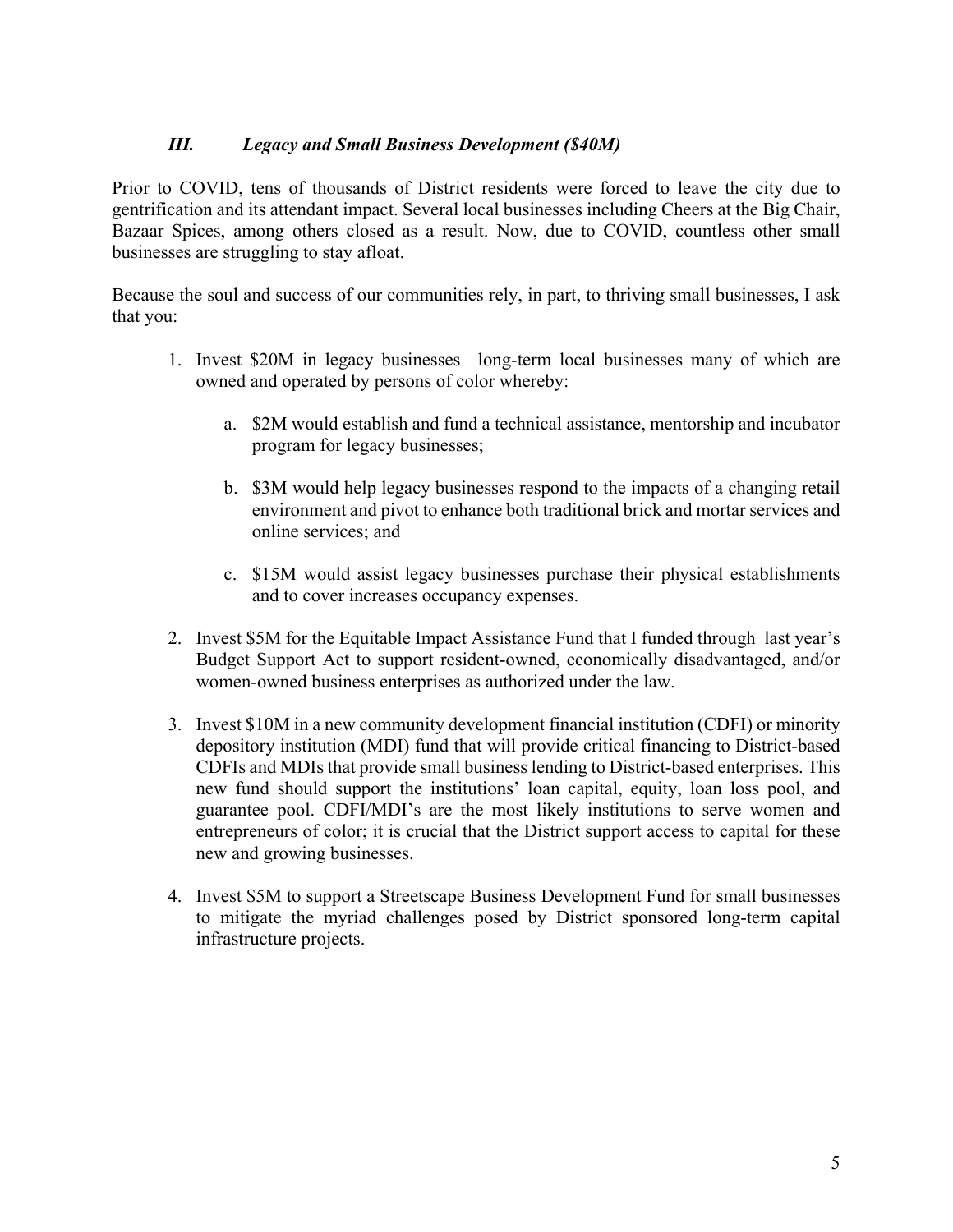## *IV. Transportation and Infrastructure (\$11.6M)*

Chief among the over 600 resident requests captured thus far in our Ward 5 budget survey was a greater investment in infrastructure to improve connectivity, pedestrian safety, and streetscaping.

Therefore, I ask that you:

- 1. Invest \$10M to conduct feasibility analysis, concept planning and initial capital expenses related to the construction of a deck over North Capitol Street from V Street to Seaton Place. The initiative will connect the Stronghold, Bloomingdale, Eckington, and other nearby neighborhoods currently divided by a highway and provide a much-needed pedestrian and bike-friendly greenway.
- 2. Invest \$500,000 funds to establish and support a dedicated, rapid bus line along New York Avenue from the NoMa-Gallaudet University Metrorail station to the Shops at Dakota Crossing with stops in Union Market, Ivy City, Arboretum and Fort Lincoln neighborhoods.
- 3. Invest \$500,000 in streetscape and beautification enhancements in the Lamond-Riggs community, particularly at Riggs Road and South Dakota Avenue and along South Dakota Avenue from Galloway Street to Michigan Avenue.
- 4. Invest \$500,000 in beautification enhancements to the Bertie Backus campus such as landscaping, exterior maintenance, and the installation of a community mural.
- 5. Invest \$100,000 in streetscape and traffic safety improvements along 17th St NE from Benning Rd to Bladensburg Rd Langston and Carver communities.

### *V. Public Safety and Community Engagement* **(\$9.5M)**

1. Expand Investments Required Under the NEAR Act

I am pleased that the District has continued to move forward in its implementation of the NEAR Act. The issues this legislation addresses are longstanding and so we must remain steadfast in the application of its principals.

I request an additional \$4M funds to increase and augment the DC Office of Neighborhood Safety and Engagement's violence interruption and Pathways programs.

Specifically, I ask that you:

- a. Create two additional Pathways cohorts with 25 participants per cohort.
- b. Add four violence-interruption sites and place one each in the following Ward 5 communities: Taft/Woodridge; Lamond-Riggs (this location has a shared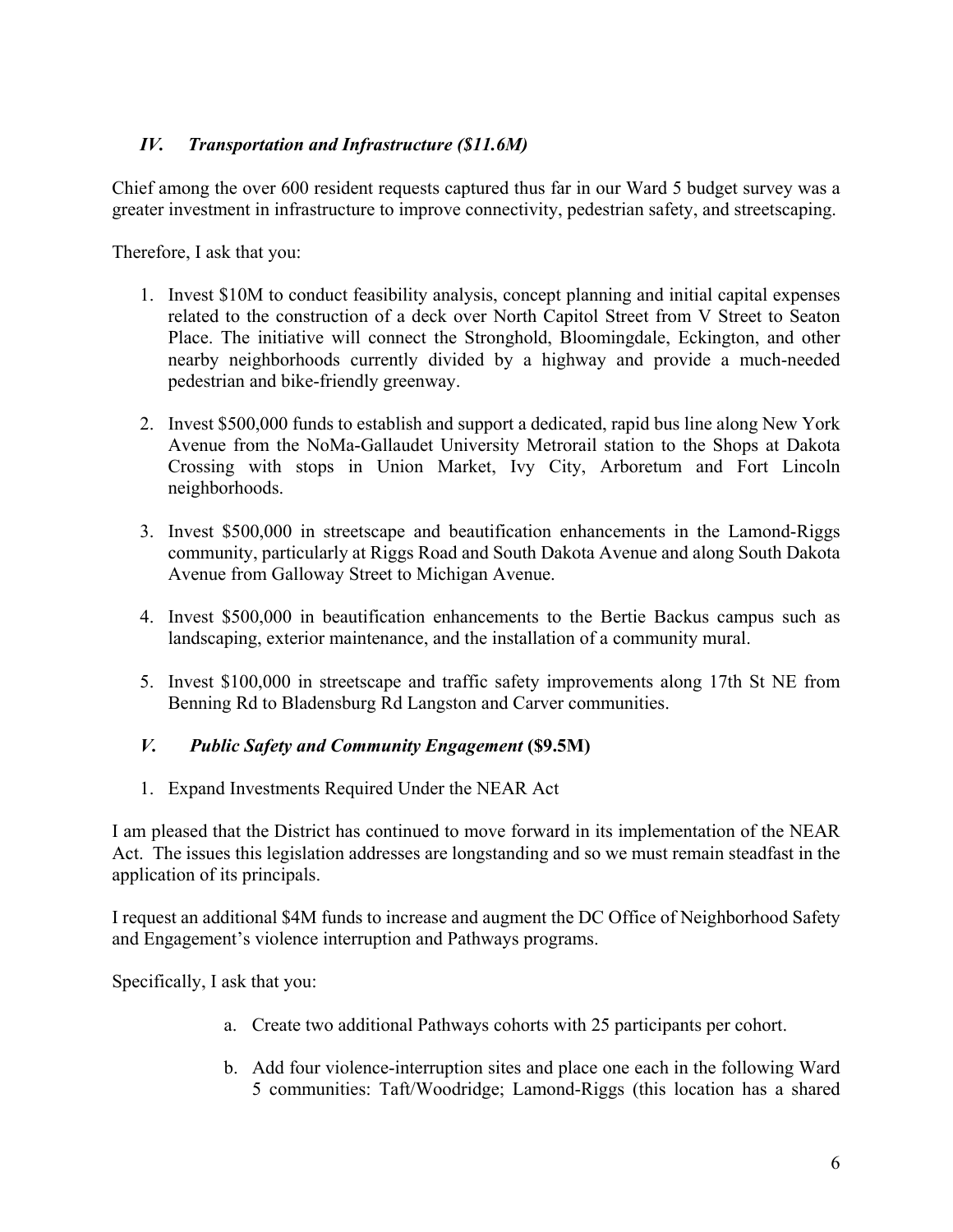border between Wards 4 and 5); Edgewood; and LeDroit/Bloomingdale (this location has a shared border between Ward 1 and 5).

- c. Provide two violence interrupters at each site, which will increase the number of violence interrupters by 12 staffers.
- 1. Reform Policing and Invest in Community-based Programs

The death and abuse of Black and brown citizens at the hands of the police came to a head this past year and raised the community's consciousnessregarding the need to reform our police system by investing more in community-based programs.

I request the creation of a \$5M grant which targets community-based programs that provide mentoring, conflict resolution, mental health and workforce readiness training to residents of Ward 5. Grantees, including youth organizations, must be based in Wards 5 or have at least two years of proven experience working in the Ward.

The Ward 5 public safety priorities outlined in this letter are by no means meant to exclude implementation of similar programs in other wards where appropriate. As you are well aware, conflict crosses ward boundaries and violence interruption requires place-based resources to address ongoing issues. In fact, I would urge you to identify resources to implement similar initiatives in every community where the conditions warrant such investments.

2. Investments in Dedicated Community Response Team (CRT)

I request \$500,000 funds for the creation of a dedicated CRT team to address persistent challenges in the Trinidad, Langston, Carver and Ivy City neighborhoods resulting from challenges with addiction, mental health, trauma and related concerns. As we continue to move towards a public health approach to public safety it is crucial that there are continued investments in strategies that can both improve community outcomes and reduce reliance on traditional public safety approaches. The CRT's have the ability to build community, engage residents and respond to incidents that involve a behavioral health intervention without the involvement of MPD.

# *VI. Library and Recreation (\$42.42M)*

Ward 5 residents desire and need significant investments in clean, safe, and modern library and recreation space. To that end, I ask that you:

- 1. Earmark \$20M for the development of a new library in the Edgewood/Eckington/Stronghold community due to the "service gap" DCPL identified in its November 2020 Master Facilities Plan.
- 2. Provide \$20M for a new community and recreational center in Ivy City.
- 3. Invest \$1.72M in the Ward 5 Roving Leaders Program whereby: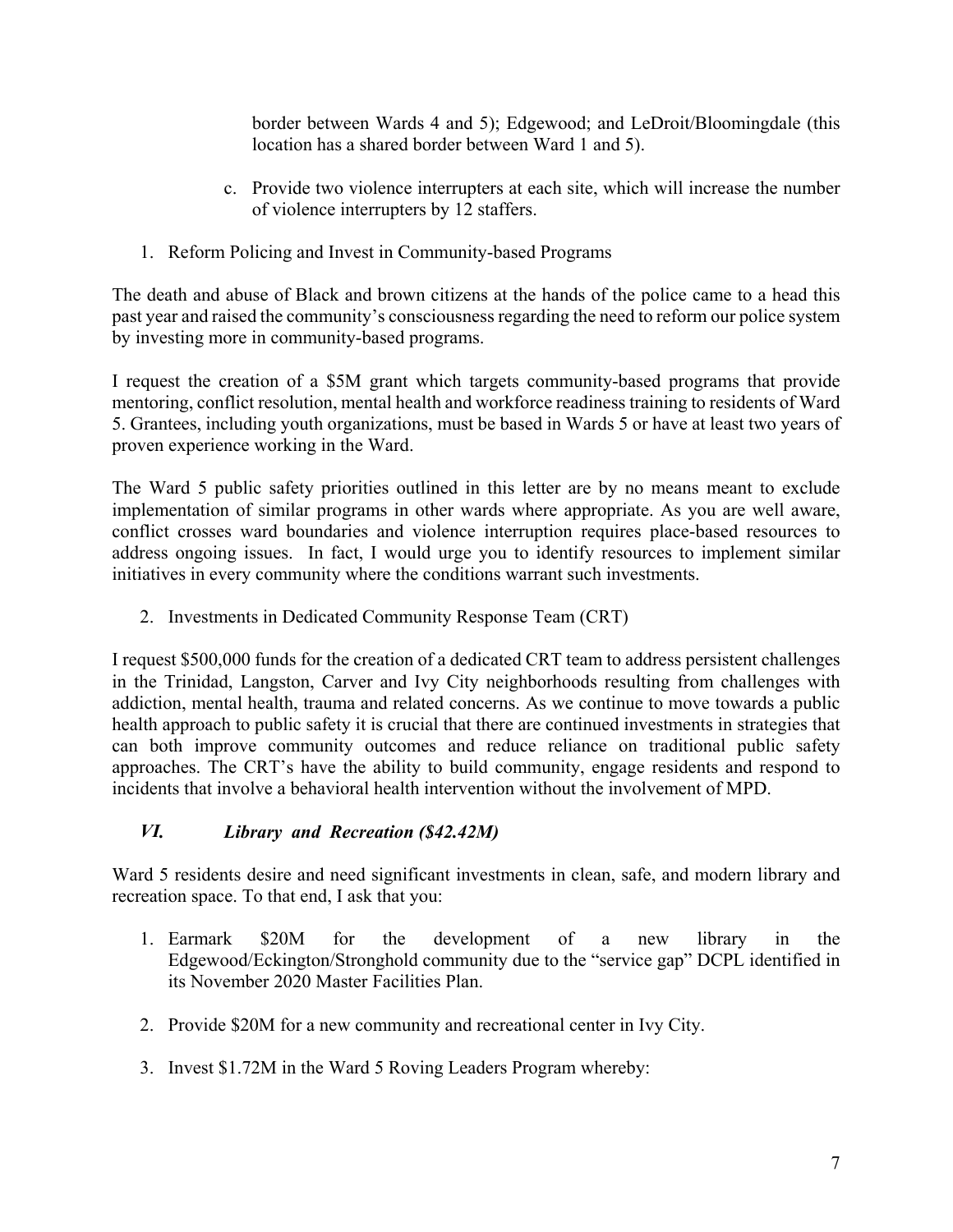- a. \$1.5M would fund 20 additional full-time staff positions (grades 7 and 9) and
- b. \$220,000 would restore the program's non-personnel budget which was reduced to \$56,000.
- 4. Invest \$200,000 to support senior events including en blanc, painting, bingo, customer care, and other programming as part of DPR's Senior Division in its Ward 5 facilities. As we move through the COVID recovery, it will be critical that we find virtual and ultimately in-person opportunities for often isolated seniors to connect and remain active and engaged with their community.
- 5. Provide \$500,000 to support improvements to the Edgewood Triangle Park that sits at the intersection of Lincoln, Franklin, and 4th Street NE. This site comprises 52,000 square feet of DPR-owned space. I request that the monies fund lighting improvements, commemorative works, a dog park, recreational amenities, and better accessibility measures.
- 6. Prioritize planned investments at the Arboretum Recreational facility to address capital needs including lighting, new splash pad and other capital improvements.

## *VII. Environmental Justice (***\$2.6M)**

Ward 5 continues to house the overwhelming majority of the city's industrial sites. Efforts to close long-term trash transfer stations have helped, yet there is more to be done. Improved air quality is paramount as Ward 5 residents continue to have high rates of asthma and complain of paint particles and fumes from industrial sites located near their homes. Additionally, I am focused on ensuring Ward 5 residents have the ability to enjoy their community without trash, rodents and other unsanitary conditions that impact public health.

Accordingly, I ask that you:

- 1. Invest \$200,000 to support on-demand air quality testing in Ward 5.
	- a. The addition of 1 FTE at the District Department of Energy & Environment who will, on demand, visit and conduct air quality assessments at or near paint shops, trash transfer facilities, asphalt plants, and other industrial sites located in Ward 5.
	- b. The provision of required air quality assessment equipment, at a cost of approximately \$100,000, to successfully conduct on-demand air quality tests.
- 2. Invest \$1.6M evenly across all nine Ward 5 Clean Teams based in and along North Capitol Street, Upper Bladensburg, Lower Bladensburg, New York Avenue, Rhode Island Avenue, Fort Lincoln, Trinidad, Ivy City, and Riggs/South Dakota.
- 3. Invest \$500,000 to establish and support a Ward 5 Roving Clean Team comprised of 10 full-time employees.